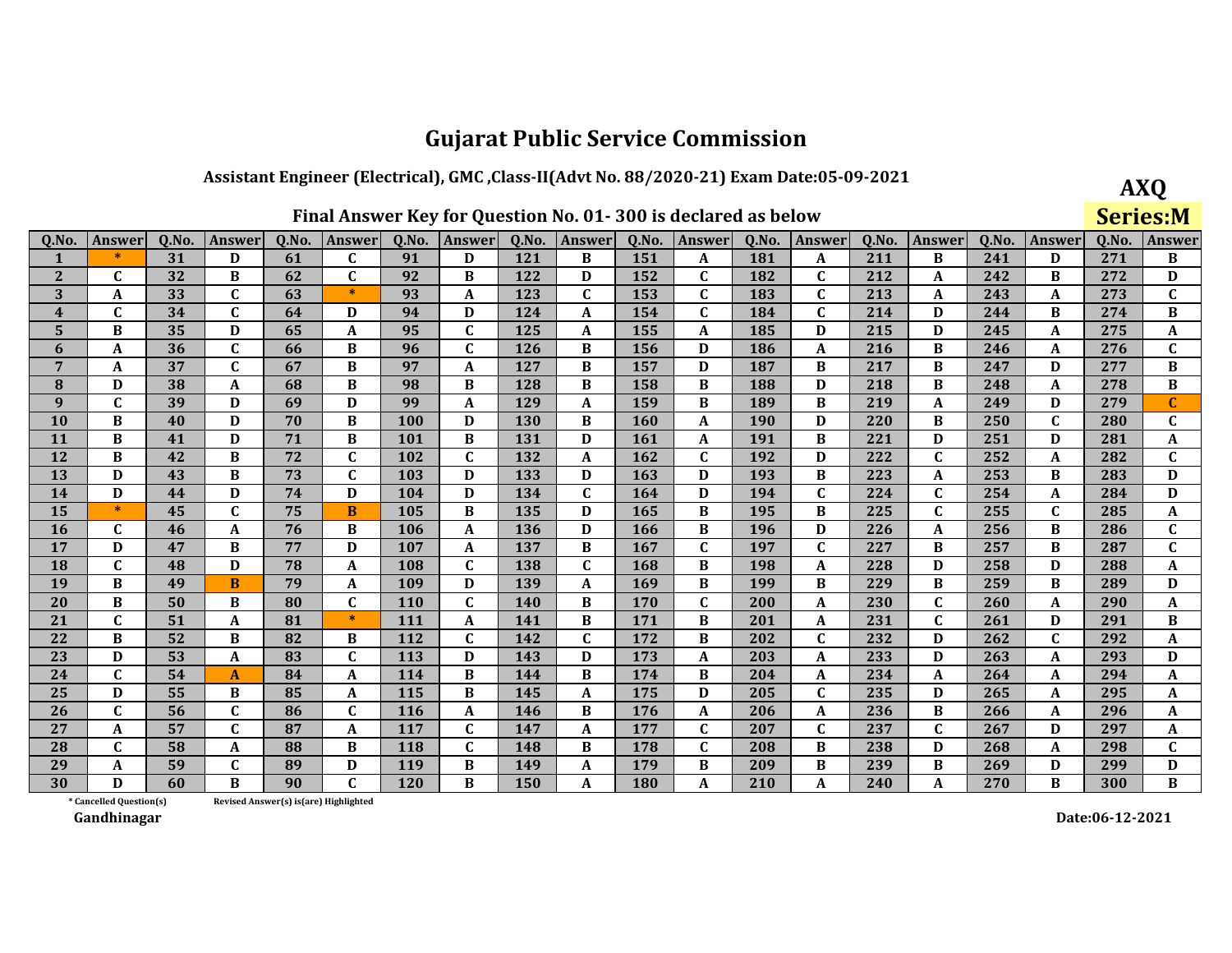### Assistant Engineer (Electrical), GMC, Class-II(Advt No. 88/2020-21) Exam Date:05-09-2021

**AXQ Series:A** 

| 0.No.           | <b>Answer</b> | 0.No. | Answer       | 0.No. | Answer       | 0.No. | Answer       | 0.No. | Answer       | 0.No. | <b>Answer</b> | Q.No. | <b>Answer</b> | 0.No. | Answer       | 0.No. | Answer       | 0.No. | <b>Answer</b> |
|-----------------|---------------|-------|--------------|-------|--------------|-------|--------------|-------|--------------|-------|---------------|-------|---------------|-------|--------------|-------|--------------|-------|---------------|
|                 | B             | 31    | A            | 61    | $\mathbf C$  | 91    | D            | 121   | D            | 151   | A             | 181   | D             | 211   | $\mathbf c$  | 241   | B            | 271   | В             |
| $\mathbf{2}$    | D             | 32    | A            | 62    | $\mathbf{C}$ | 92    | B            | 122   | C            | 152   | C             | 182   | A             | 212   | $\mathbf{C}$ | 242   | B            | 272   | D             |
| 3               | A             | 33    | D            | 63    | $\ast$       | 93    | B            | 123   | A            | 153   | $\mathbf{C}$  | 183   | D             | 213   | A            | 243   | B            | 273   | $\mathbf C$   |
| 4               | A             | 34    | $\mathbf{C}$ | 64    | D            | 94    | D            | 124   | B            | 154   | $\mathbf C$   | 184   | $\mathbf C$   | 214   | D            | 244   | A            | 274   | B             |
| 5               | $\mathbf C$   | 35    | B            | 65    | A            | 95    | $\mathbf C$  | 125   | A            | 155   | A             | 185   | D             | 215   | A            | 245   | B            | 275   | A             |
| 6               | $\ast$        | 36    | B            | 66    | B            | 96    | A            | 126   | B            | 156   | D             | 186   | D             | 216   | B            | 246   | D            | 276   | A             |
| $7\phantom{.0}$ | B             | 37    | B            | 67    | B            | 97    | B            | 127   | $\mathbf{C}$ | 157   | D             | 187   | B             | 217   | A            | 247   | $\mathbf{C}$ | 277   | B             |
| 8               | C             | 38    | D            | 68    | B            | 98    | D            | 128   | D            | 158   | <sub>R</sub>  | 188   | $\mathbf{C}$  | 218   | D            | 248   | A            | 278   | D             |
| 9               | A             | 39    | D            | 69    | D            | 99    | B            | 129   | D            | 159   | B             | 189   | A             | 219   | A            | 249   | $\mathbf C$  | 279   | B             |
| <b>10</b>       | A             | 40    | $\ast$       | 70    | B            | 100   | B            | 130   | B            | 160   | A             | 190   | B             | 220   | A            | 250   | $\mathbf{C}$ | 280   | $\mathbf C$   |
| <b>11</b>       | C             | 41    | $\mathbf{C}$ | 71    | B            | 101   | A            | 131   | A            | 161   | A             | 191   | B             | 221   | A            | 251   | D            | 281   | $\mathbf C$   |
| 12              | A             | 42    | D            | 72    | $\mathbf{C}$ | 102   | $\mathbf{C}$ | 132   | A            | 162   | $\mathbf{C}$  | 192   | $\mathbf{C}$  | 222   | A            | 252   | A            | 282   | D             |
| 13              | B             | 43    | $\mathbf{C}$ | 73    | $\mathbf{C}$ | 103   | $\mathbf{C}$ | 133   | $\mathbf C$  | 163   | D             | 193   | D             | 223   | $\mathbf C$  | 253   | <sub>R</sub> | 283   | D             |
| 14              | $\mathbf{D}$  | 44    | B            | 74    | D            | 104   | B            | 134   | D            | 164   | D             | 194   | B             | 224   | D            | 254   | A            | 284   | A             |
| 15              | C             | 45    | B            | 75    | B            | 105   | A            | 135   | $\mathbf C$  | 165   | B             | 195   | A             | 225   | B            | 255   | C            | 285   | D             |
| <b>16</b>       | D             | 46    | $\mathbf{C}$ | 76    | $\mathbf{C}$ | 106   | A            | 136   | A            | 166   | B             | 196   | B             | 226   | A            | 256   | B            | 286   | B             |
| 17              | B             | 47    | B            | 77    | A            | 107   | $\mathbf{C}$ | 137   | C            | 167   | $\mathbf{C}$  | 197   | A             | 227   | $\mathbf{C}$ | 257   | B            | 287   | $\mathbf{C}$  |
| 18              | $\mathbf{A}$  | 48    | D            | 78    | $\mathbf{C}$ | 108   | $\mathbf{C}$ | 138   | $\mathbf D$  | 168   | B             | 198   | B             | 228   | $\mathbf{A}$ | 258   | D            | 288   | D             |
| 19              | D             | 49    | C            | 79    | A            | 109   | $\mathbf{C}$ | 139   | B            | 169   | B             | 199   | A             | 229   | A            | 259   | B            | 289   | B             |
| 20              | C             | 50    | D            | 80    | D            | 110   | D            | 140   | B            | 170   | $\mathbf{C}$  | 200   | A             | 230   | $\mathbf{C}$ | 260   | A            | 290   | A             |
| 21              | $\mathbf{C}$  | 51    | A            | 81    | D            | 111   | A            | 141   | A            | 171   | B             | 201   | $\mathbf C$   | 231   | A            | 261   | D            | 291   | D             |
| 22              | A             | 52    | B            | 82    | B            | 112   | B            | 142   | $\mathbf C$  | 172   | B             | 202   | B             | 232   | $\mathbf C$  | 262   | $\mathbf{C}$ | 292   | B             |
| 23              | B             | 53    | A            | 83    | $\mathbf{C}$ | 113   | D            | 143   | $\mathbf{C}$ | 173   | A             | 203   | B             | 233   | B            | 263   | A            | 293   | A             |
| 24              | A             | 54    | A            | 84    | $\mathbf{C}$ | 114   | B            | 144   | B            | 174   | B             | 204   | C             | 234   | B            | 264   | A            | 294   | В             |
| 25              | D             | 55    | B            | 85    | D            | 115   | D            | 145   | B            | 175   | D             | 205   | $\mathbf{C}$  | 235   | A            | 265   | A            | 295   | A             |
| 26              | $\ast$        | 56    | $\mathbf{C}$ | 86    | $\mathbf{C}$ | 116   | B            | 146   | B            | 176   | B             | 206   | A             | 236   | B            | 266   | A            | 296   | A             |
| 27              | C             | 57    | $\mathbf{C}$ | 87    | $\mathbf C$  | 117   | D            | 147   | D            | 177   | B             | 207   | $\mathbf C$   | 237   | A            | 267   | D            | 297   | D             |
| 28              | A             | 58    | A            | 88    | A            | 118   | B            | 148   | $\mathbf{C}$ | 178   | B             | 208   | D             | 238   | $\mathbf{A}$ | 268   | A            | 298   | $\mathbf{A}$  |
| 29              | $\mathbf C$   | 59    | $\mathbf{C}$ | 89    | D            | 119   | $\mathbf C$  | 149   | A            | 179   | A             | 209   | D             | 239   | D            | 269   | D            | 299   | D             |
| 30              | B             | 60    | B            | 90    | D            | 120   | B            | 150   | A            | 180   | B             | 210   | A             | 240   | D            | 270   | B            | 300   | $\mathbf{C}$  |

\* Cancelled Question(s) Revised Answer(s) is(are) Highlighted

Gandhinagar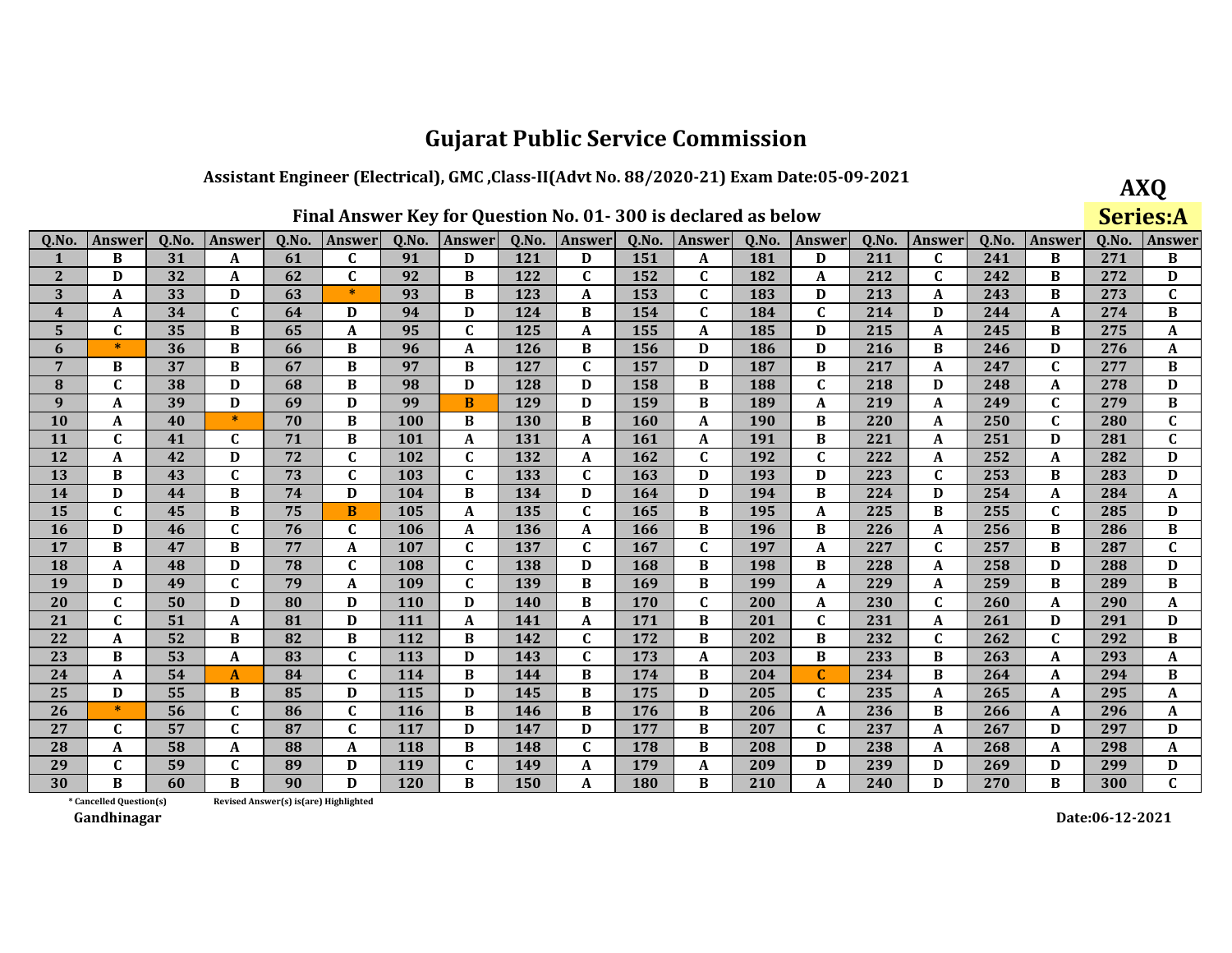### Assistant Engineer (Electrical), GMC, Class-II(Advt No. 88/2020-21) Exam Date:05-09-2021

| <b>AXO</b>      |
|-----------------|
| <b>Series:B</b> |

| Q.No.        | Answer       | 0.No. | <b>Answer</b> | 0.No. | Answer           | Q.No. | <b>Answer</b> | Q.No. | <b>Answer</b> | Q.No. | <b>Answer</b> | Q.No. | <b>Answer</b> | 0.No. | <b>Answer</b> | 0.No. | Answer       | Q.No. | Answer       |
|--------------|--------------|-------|---------------|-------|------------------|-------|---------------|-------|---------------|-------|---------------|-------|---------------|-------|---------------|-------|--------------|-------|--------------|
| -1           | C            | 31    | $\ast$        | 61    | B                | 91    | B             | 121   | B             | 151   | B             | 181   | D             | 211   | B             | 241   | B            | 271   | D            |
| 2            | A            | 32    | B             | 62    | B                | 92    | B             | 122   | A             | 152   | C             | 182   | D             | 212   | $\mathbf{C}$  | 242   | A            | 272   | $\mathbf C$  |
| 3            | C            | 33    | $\mathbf{C}$  | 63    | D                | 93    | B             | 123   | B             | 153   | D             | 183   | <sub>R</sub>  | 213   | D             | 243   | D            | 273   | A            |
| 4            | A            | 34    | A             | 64    | D                | 94    | D             | 124   | A             | 154   | D             | 184   | B             | 214   | B             | 244   | A            | 274   | $\mathbf{C}$ |
| 5            | D            | 35    | A             | 65    | $\ast$           | 95    | B             | 125   | A             | 155   | B             | 185   | A             | 215   | A             | 245   | A            | 275   | $\mathbf C$  |
| 6            | D            | 36    | $\mathbf{C}$  | 66    | $\mathbf C$      | 96    | B             | 126   | A             | 156   | A             | 186   | A             | 216   | D             | 246   | A            | 276   | D            |
| 7            | B            | 37    | A             | 67    | D                | 97    | $\mathbf{C}$  | 127   | $\mathbf C$   | 157   | A             | 187   | $\mathbf{C}$  | 217   | B             | 247   | A            | 277   | A            |
| 8            | C            | 38    | B             | 68    | $\mathbf{C}$     | 98    | $\mathbf C$   | 128   | $\mathbf{C}$  | 158   | $\mathbf{C}$  | 188   | D             | 218   | A             | 248   | $\mathbf{C}$ | 278   | B            |
| $\mathbf{q}$ | C            | 39    | D             | 69    | B                | 99    | D             | 129   | B             | 159   | D             | 189   | D             | 219   | B             | 249   | D            | 279   | A            |
| <b>10</b>    | D            | 40    | $\mathbf{C}$  | 70    | B                | 100   | B             | 130   | A             | 160   | $\mathbf{C}$  | 190   | B             | 220   | A             | 250   | B            | 280   | $\mathbf{C}$ |
| <b>11</b>    | $\mathbf{C}$ | 41    | D             | 71    | $\mathbf C$      | 101   | B             | 131   | A             | 161   | A             | 191   | B             | 221   | A             | 251   | A            | 281   | B            |
| 12           | C            | 42    | B             | 72    | B                | 102   | B             | 132   | $\mathbf C$   | 162   | $\mathbf{C}$  | 192   | $\mathbf{C}$  | 222   | D             | 252   | $\mathbf C$  | 282   | $\bf{B}$     |
| 13           | A            | 43    | A             | 73    | D                | 103   | B             | 133   | $\mathbf{C}$  | 163   | D             | 193   | <sub>R</sub>  | 223   | A             | 253   | A            | 283   | D            |
| 14           | D            | 44    | D             | 74    | $\mathbf C$      | 104   | A             | 134   | $\mathbf C$   | 164   | B             | 194   | B             | 224   | D             | 254   | A            | 284   | $\bf{B}$     |
| 15           | D            | 45    | $\mathbf{C}$  | 75    | D                | 105   | B             | 135   | D             | 165   | B             | 195   | $\mathbf{C}$  | 225   | $\mathbf C$   | 255   | $\mathbf{C}$ | 285   | A            |
| <b>16</b>    | D            | 46    | $\mathbf{C}$  | 76    | A                | 106   | D             | 136   | A             | 166   | A             | 196   | B             | 226   | $\mathbf C$   | 256   | A            | 286   | D            |
| 17           | B            | 47    | A             | 77    | B                | 107   | A             | 137   | B             | 167   | $\mathbf{C}$  | 197   | B             | 227   | B             | 257   | $\mathbf{C}$ | 287   | $\mathbf{C}$ |
| 18           | B            | 48    | B             | 78    | $\boldsymbol{A}$ | 108   | D             | 138   | D             | 168   | $\mathbf{C}$  | 198   | A             | 228   | $\bf{B}$      | 258   | B            | 288   | A            |
| 19           | D            | 49    | A             | 79    | A                | 109   | $\mathbf C$   | 139   | В             | 169   | B             | 199   | B             | 229   | $\mathbf{C}$  | 259   | B            | 289   | A            |
| 20           | C            | 50    | D             | 80    | B                | 110   | D             | 140   | D             | 170   | B             | 200   | D             | 230   | $\mathbf C$   | 260   | A            | 290   | A            |
| 21           | A            | 51    | $\ast$        | 81    | $\mathbf C$      | 111   | D             | 141   | B             | 171   | B             | 201   | A             | 231   | A             | 261   | B            | 291   | A            |
| 22           | B            | 52    | C             | 82    | C                | 112   | B             | 142   | D             | 172   | D             | 202   | B             | 232   | $\mathbf{C}$  | 262   | A            | 292   | D            |
| 23           | D            | 53    | A             | 83    | A                | 113   | $\mathbf C$   | 143   | B             | 173   | $\mathbf{C}$  | 203   | D             | 233   | D             | 263   | A            | 293   | A            |
| 24           | B            | 54    | $\mathbf{C}$  | 84    | $\mathbf C$      | 114   | A             | 144   | $\mathbf C$   | 174   | A             | 204   | B             | 234   | D             | 264   | D            | 294   | D            |
| 25           | B            | 55    | B             | 85    | B                | 115   | B             | 145   | B             | 175   | A             | 205   | $\mathbf{C}$  | 235   | A             | 265   | D            | 295   | B            |
| 26           | B            | 56    | A             | 86    | $\mathbf C$      | 116   | B             | 146   | D             | 176   | A             | 206   | $\mathbf{C}$  | 236   | $\mathbf C$   | 266   | B            | 296   | $\bf{B}$     |
| 27           | D            | 57    | A             | 87    | $\mathbf C$      | 117   | $\mathbf{C}$  | 147   | C             | 177   | C             | 207   | D             | 237   | $\mathbf C$   | 267   | B            | 297   | D            |
| 28           | A            | 58    | D             | 88    | $\ast$           | 118   | D             | 148   | A             | 178   | $\mathbf{C}$  | 208   | $\mathbf D$   | 238   | A             | 268   | <sub>R</sub> | 298   | $\mathbf C$  |
| 29           | A            | 59    | C             | 89    | D                | 119   | B             | 149   | В             | 179   | $\mathbf{C}$  | 209   | A             | 239   | D             | 269   | A            | 299   | $\bf{B}$     |
| 30           | C            | 60    | B             | 90    | A                | 120   | A             | 150   | A             | 180   | A             | 210   | D             | 240   | A             | 270   | В            | 300   | A            |

Revised Answer(s) is(are) Highlighted

\* Cancelled Question(s) Gandhinagar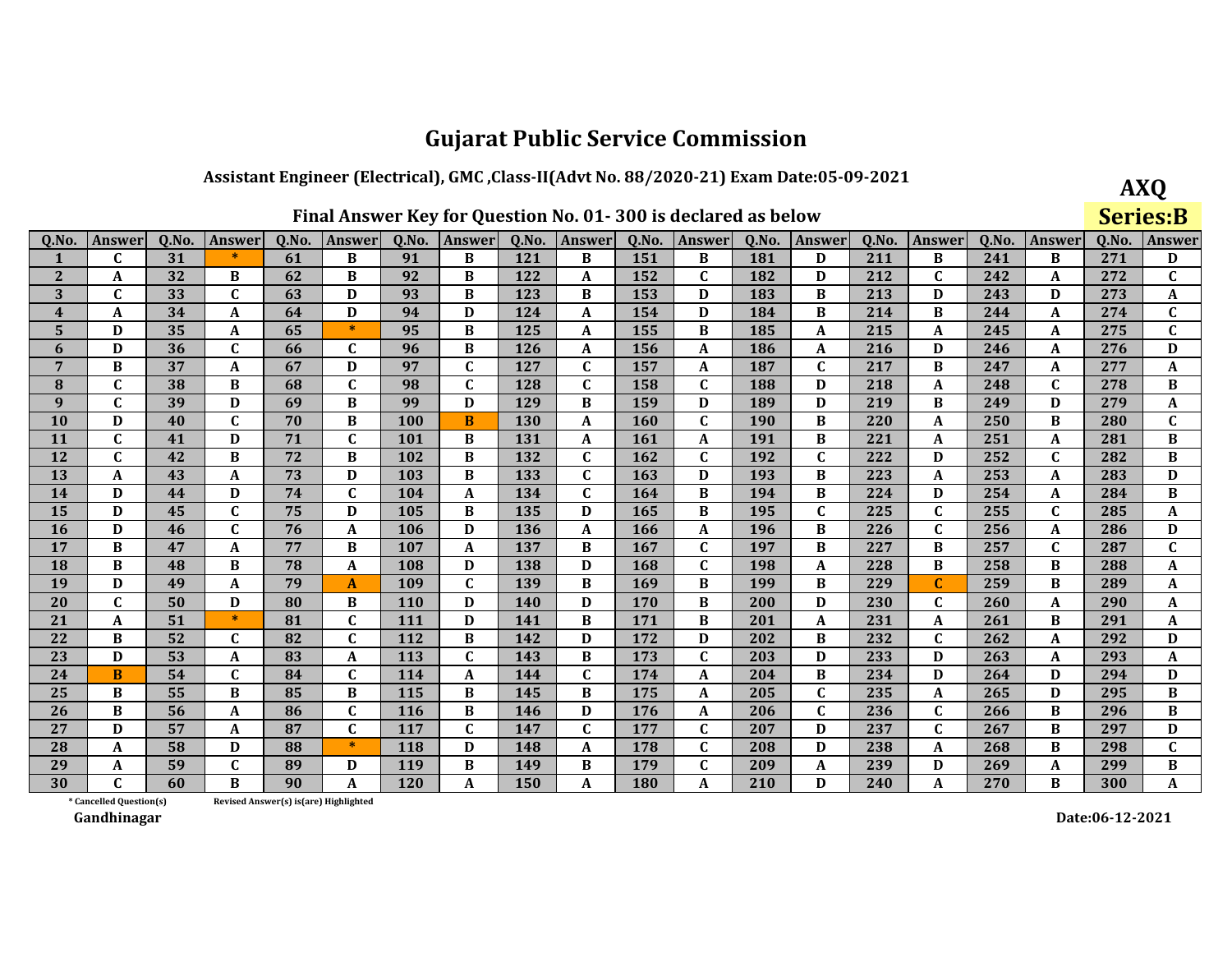### Assistant Engineer (Electrical), GMC, Class-II(Advt No. 88/2020-21) Exam Date:05-09-2021

**AXQ** Series:C

| 0.No.                   | Answer       | 0.No. | Answer       | 0.No. | <b>Answer</b> | 0.No. | <b>Answer</b> | 0.No. | Answer       | Q.No. | Answer       | 0.No. | <b>Answer</b> | Q.No. | <b>Answer</b> | 0.No. | Answer       | 0.No. | <b>Answer</b>  |
|-------------------------|--------------|-------|--------------|-------|---------------|-------|---------------|-------|--------------|-------|--------------|-------|---------------|-------|---------------|-------|--------------|-------|----------------|
|                         | $*$          | 31    | C            | 61    | C             | 91    | D             | 121   | B            | 151   | B            | 181   | A             | 211   | B             | 241   | A            | 271   | A              |
| 2                       | C            | 32    | C            | 62    | C             | 92    | B             | 122   | D            | 152   | B            | 182   | C             | 212   | A             | 242   | D            | 272   | D              |
| 3                       | A            | 33    | A            | 63    | A             | 93    | A             | 123   | $\mathbf{C}$ | 153   | <sub>R</sub> | 183   | $\mathbf{C}$  | 213   | A             | 243   | A            | 273   | A              |
| $\overline{\mathbf{4}}$ | C            | 34    | $\mathbf{C}$ | 64    | D             | 94    | D             | 124   | A            | 154   | A            | 184   | $\mathbf C$   | 214   | D             | 244   | D            | 274   | D              |
| 5                       | B            | 35    | B            | 65    | D             | 95    | $\mathbf{C}$  | 125   | A            | 155   | B            | 185   | D             | 215   | D             | 245   | B            | 275   | $\overline{c}$ |
| 6                       | A            | 36    | $\mathbf{C}$ | 66    | D             | 96    | $\mathbf{C}$  | 126   | A            | 156   | D            | 186   | A             | 216   | B             | 246   | B            | 276   | $\mathbf C$    |
| 7                       | A            | 37    | $\mathbf{C}$ | 67    | B             | 97    | A             | 127   | C            | 157   | A            | 187   | B             | 217   | В             | 247   | D            | 277   | B              |
| 8                       | D            | 38    | $\ast$       | 68    | B             | 98    | B             | 128   | C            | 158   | D            | 188   | D             | 218   | B             | 248   | $\mathbf{C}$ | 278   | B              |
| $\mathbf{q}$            | C            | 39    | D            | 69    | D             | 99    | A             | 129   | C            | 159   | $\mathbf{C}$ | 189   | B             | 219   | A             | 249   | B            | 279   | C              |
| <b>10</b>               | B            | 40    | A            | 70    | C             | 100   | D             | 130   | $\mathbf A$  | 160   | D            | 190   | D             | 220   | B             | 250   | A            | 280   | $\mathbf C$    |
| <b>11</b>               | B            | 41    | В            | 71    | A             | 101   | B             | 131   | D            | 161   | D            | 191   | В             | 221   | D             | 251   | A            | 281   | A              |
| <b>12</b>               | B            | 42    | B            | 72    | B             | 102   | $\mathbf{C}$  | 132   | D            | 162   | B            | 192   | D             | 222   | $\mathbf C$   | 252   | B            | 282   | $\mathbf C$    |
| 13                      | $\mathbf{D}$ | 43    | B            | 73    | D             | 103   | D             | 133   | B            | 163   | $\mathbf{C}$ | 193   | B             | 223   | A             | 253   | $\mathbf{D}$ | 283   | D              |
| 14                      | D            | 44    | D            | 74    | B             | 104   | D             | 134   | B            | 164   | A            | 194   | $\mathbf C$   | 224   | $\mathbf{C}$  | 254   | B            | 284   | D              |
| 15                      | $\ast$       | 45    | B            | 75    | B             | 105   | B             | 135   | A            | 165   | B            | 195   | B             | 225   | $\mathbf{C}$  | 255   | $\mathbf{C}$ | 285   | A              |
| <b>16</b>               | C            | 46    | B            | 76    | B             | 106   | A             | 136   | A            | 166   | B            | 196   | D             | 226   | D             | 256   | $\mathbf{C}$ | 286   | $\mathbf C$    |
| 17                      | D            | 47    | $\mathbf{C}$ | 77    | D             | 107   | A             | 137   | C            | 167   | $\mathbf{C}$ | 197   | $\mathbf{C}$  | 227   | A             | 257   | D            | 287   | $\mathbf C$    |
| <b>18</b>               | $\mathbf{C}$ | 48    | C            | 78    | A             | 108   | $\mathbf{C}$  | 138   | D            | 168   | D            | 198   | A             | 228   | B             | 258   | D            | 288   | A              |
| 19                      | B            | 49    | D            | 79    | A             | 109   | D             | 139   | D            | 169   | B            | 199   | В             | 229   | A             | 259   | A            | 289   | D              |
| 20                      | B            | 50    | B            | 80    | $\mathbf C$   | 110   | $\mathbf{C}$  | 140   | B            | 170   | A            | 200   | A             | 230   | $\mathbf C$   | 260   | D            | 290   | A              |
| 21                      | C            | 51    | $\mathbf{C}$ | 81    | $\ast$        | 111   | A             | 141   | B            | 171   | B            | 201   | A             | 231   | B             | 261   | B            | 291   | B              |
| 22                      | B            | 52    | A            | 82    | B             | 112   | $\mathbf{C}$  | 142   | C            | 172   | A            | 202   | C             | 232   | $\, {\bf B}$  | 262   | $\mathbf C$  | 292   | A              |
| 23                      | D            | 53    | C            | 83    | C             | 113   | D             | 143   | B            | 173   | B            | 203   | A             | 233   | D             | 263   | D            | 293   | D              |
| 24                      | $\mathbf C$  | 54    | A            | 84    | A             | 114   | B             | 144   | B            | 174   | A            | 204   | A             | 234   | В             | 264   | B            | 294   | A              |
| 25                      | D            | 55    | D            | 85    | A             | 115   | B             | 145   | C            | 175   | A            | 205   | $\mathbf{C}$  | 235   | A             | 265   | A            | 295   | A              |
| 26                      | A            | 56    | D            | 86    | C             | 116   | A             | 146   | B            | 176   | A            | 206   | A             | 236   | D             | 266   | D            | 296   | A              |
| 27                      | B            | 57    | B            | 87    | A             | 117   | $\mathbf C$   | 147   | В            | 177   | C            | 207   | $\mathbf C$   | 237   | $\mathbf{C}$  | 267   | B            | 297   | A              |
| 28                      | A            | 58    | $\mathbf{C}$ | 88    | B             | 118   | $\mathbf{C}$  | 148   | A            | 178   | $\mathbf{C}$ | 208   | B             | 238   | A             | 268   | A            | 298   | $\mathbf{C}$   |
| 29                      | A            | 59    | $\mathbf{C}$ | 89    | D             | 119   | B             | 149   | B            | 179   | B            | 209   | B             | 239   | A             | 269   | B            | 299   | D              |
| 30                      | B            | 60    | D            | 90    | C             | 120   | B             | 150   | D            | 180   | A            | 210   | A             | 240   | A             | 270   | A            | 300   | B              |

Revised Answer(s) is(are) Highlighted

\* Cancelled Question(s) Gandhinagar